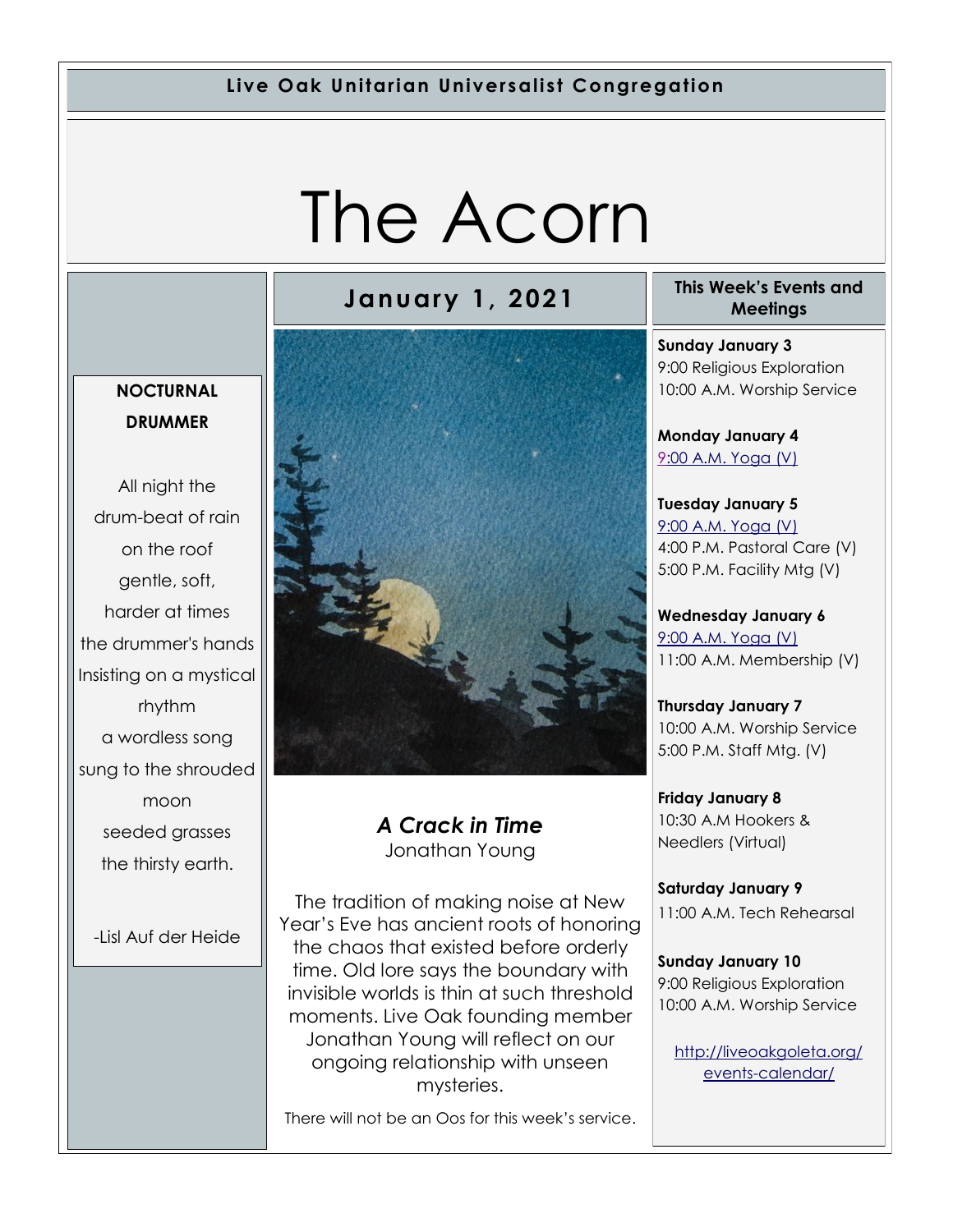PAGE 2 **THE ACORN** 

## **Religious Exploration**

**THIS WEEK IN RELIGIOUS EXPLORATION:** Thank you and congratulations to all the Pageant performers. I know that you have all been loved on for the work we gave to the congregation last Sunday, but know that I have also received MUCH love and compliments from the body of Live Oak. In fact, it really was a beautiful service from beginning to end so thank you all for giving your very best to our very receptive Live Oak friends. Thanks also to the congregation of Live Oak, you are a generous, loving audience. XO

Please join us this week in Religious Exploration. Carter and

Wendy will be your hosts, and it is the first class of 2021. It is our first Sunday of the month and we will work with Soul Matters, with the theme of RENEWAL.

**MINECRAFT/CHuuRCHCRAFT- Sunday Jan. 10, 2021 :** We are starting our Minecraft/ ChUUrchcraft curriculum next Sunday January 10. I am on vacation until January 3, so we will start the week after, and will be partnering with Durango CO UU. We will have an infusion of new kids, which should be fun.

# **Upcoming Sermons**

#### **January 10: Discovering America Again** Rev. Dr. Clyde Grubbs

In the fifteenth century Christian Europe asserted the right to conquer and subjugate the non-Christian peoples of Africa and the Americas. The result was enslavement and genocide of many peoples. How do we discover an America of peace and justice?

### **Rev. Tamara away and Pastoral Care coverage**

Rev. Tamara will be taking a few weeks off after the holidays, both vacation and study leave. If you need pastoral assistance during this time, our Live Oak Pastoral Care team will be available as follows. Of course, you can contact any member of the team for assistance and they can either help you or direct you toward the contact person.

Members of the Pastoral Care Ministry are: Craig Garvin, Priscilla Marchus, Wendy Morgan, Colleen Poulsen, Elaine Sears, Ken Solter, Sylvia Sullivan, and Roberta Weissglass

- 12/28-1/3: Colleen Poulsen
- 1/4-10: Priscilla Marchus
- 1/11-17: Roberta Weissglass

**Live Oak Religious Exploration** 

**Time: January 3, 2020 9:00 AM** 

**Join Zoom Meeting**  [Click Here](https://zoom.us/j/9954380524?pwd=UzZORVVKbnhBamtqT2craHE0Y255UT09)

**Meeting ID**: 995 438 0524

**Password:** 007564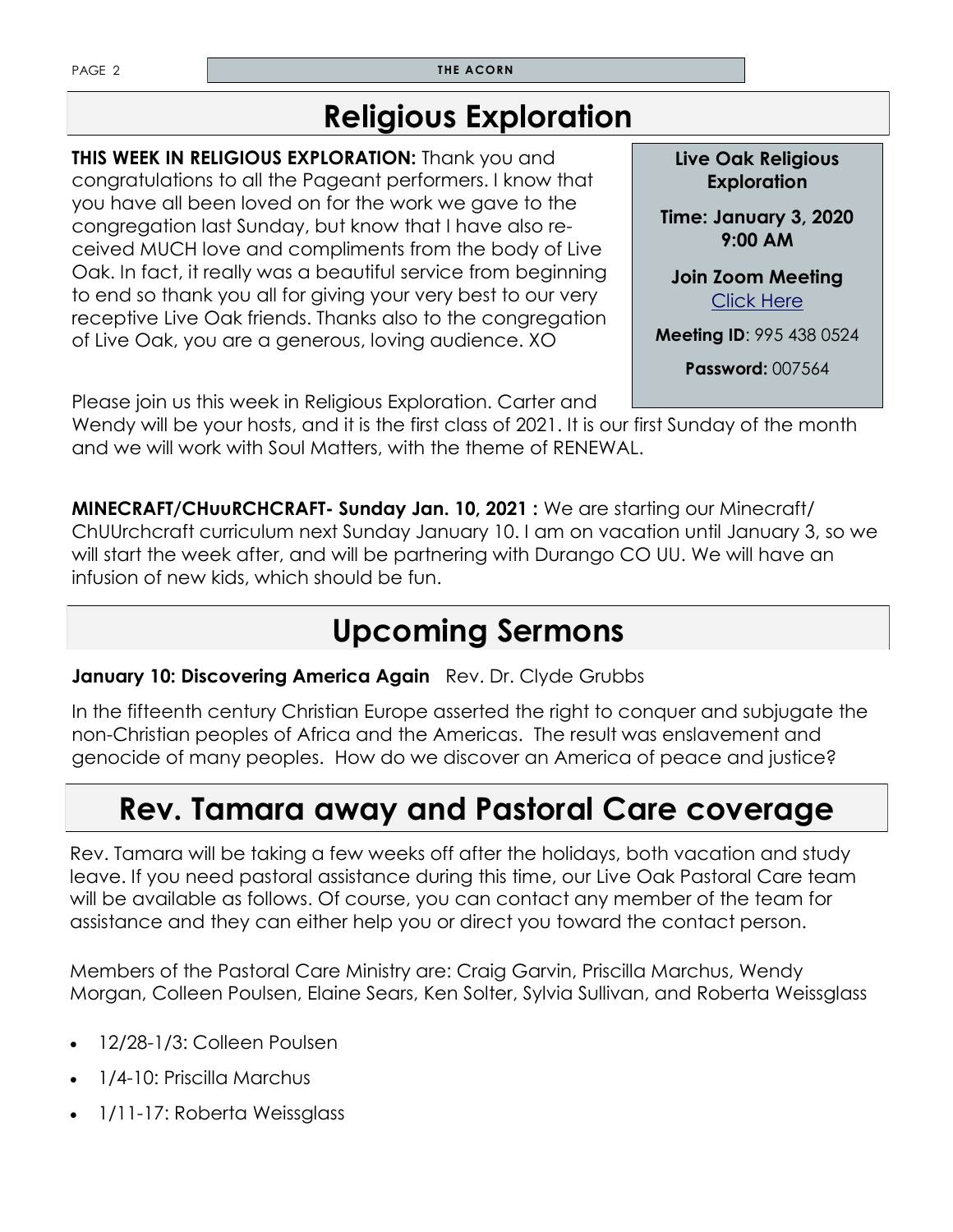### **Mid-Week Meditation and Sharing Schedule**

Since the beginning of the pandemic, we have been meeting on Wednesdays at 5:00 p.m. for a time of meditation and sharing. Please make note of the following schedule for the upcoming weeks:

#### • **1/6/21: Mid-Week Meditation gatherings resume in the new year!!**

# **Live Oak's 2020 Giving Campaign**

#### **Let's All Pitch In**

The pandemic has required all of us to make adjustments to our lives and plans, and Live Oak is included. At the Congregational Meeting in November, a newly revised budget was approved, and it shows a shortfall of about \$20,000. The most impactful change is due to significantly reduced rental income from the Friendship Center, which is unable to operate normally due to COVID-19.

As a result, your Board of Trustees launched a Giving Campaign to ensure Live Oak's financial health through the pandemic. The Giving Campaign is simple: Members and Friends are being asked to make an additional donation mid-year; donations are not in lieu of existing pledge commitments made for this fiscal year.

**THANK YOU** to those of you who have already donated! Forty Live Oak members and families answered the invitation to make an additional financial donation to help us move through these unprecedented times – so far, donations total \$23,400! We would love to have every member and friend of Live Oak participate, so please join in with your support.

**The Invitation:** Please make a donation at whatever level makes sense and is comfortable to you. Donations have ranged from \$50 to \$2500 – all donations are greatly appreciated, no matter the size. It is the intention behind the donation that matters the most.

**How to donate:** You may make your donation in the same manner in which you pay your pledge, and indicate the **Giving Campaign** in the memo line of checks or notes on Pay-Pal. Once again, we've pulled together and proven that we will be there for one another. Thank you for supporting the continued health of our beloved community through our Giving Campaign.

#### **With so much gratitude for YOU, your generosity, and ongoing commitment to our Live Oak community,**

Your Board of Trustees Members – Jane Gray, President; Megan Moyer, Vice President; Janet Mocker, Treasurer; Christina Cabeen, Holly Cook, Mary Johnson, and Teka Penteriche, Rev. Tamara Casanova Suzuki, Minister and a Board of Trustees member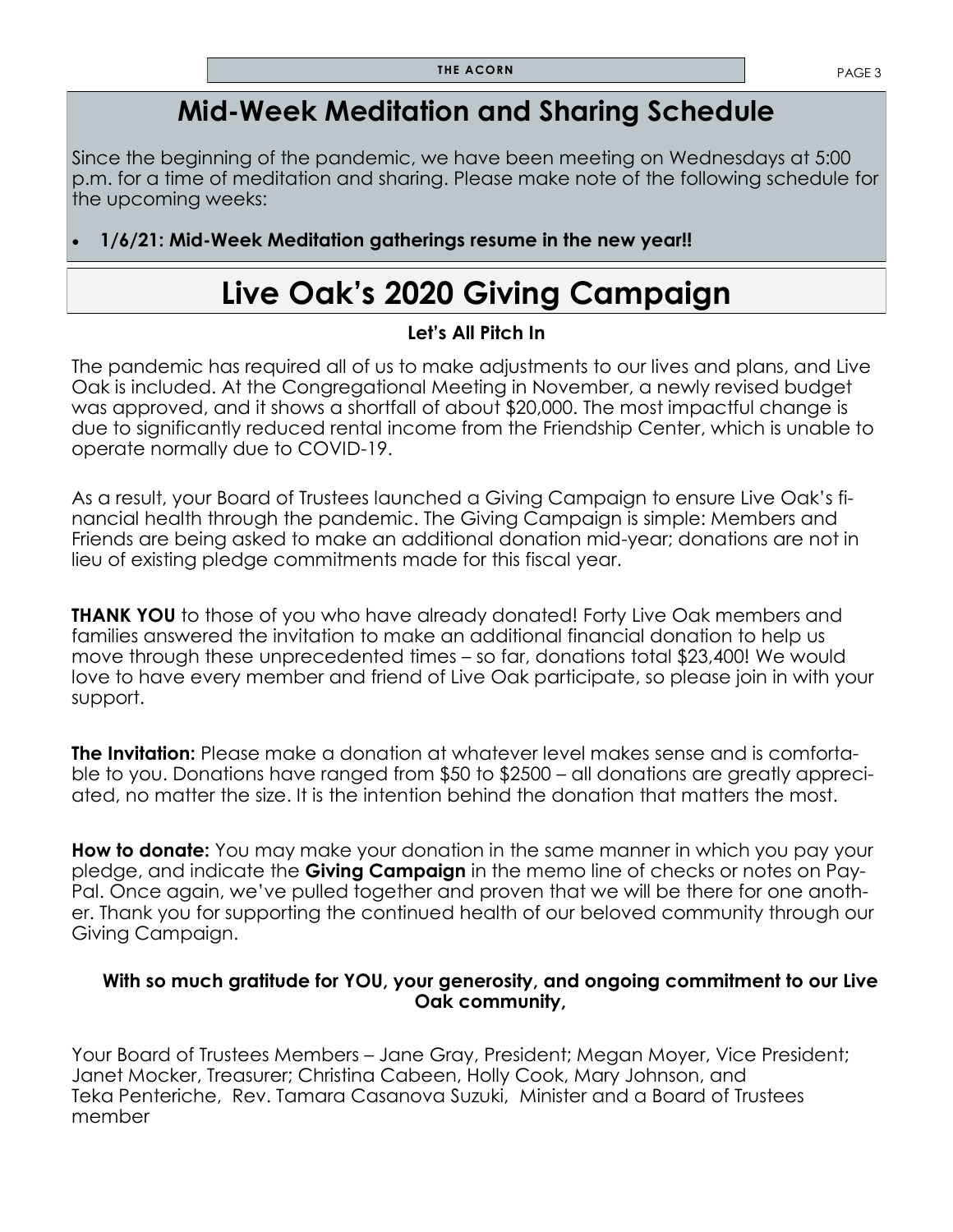### **Food Collection During Sheltering in Place**

Thanks so much to those of you who continue to kindly contribute food to the Santa Barbara Food Bank. Your generosity is truly heartwarming! This terrific organization is filling an even larger-than-usual need in our community. We are glad to have Live Oak support their efforts; workers at the Food Bank continue to express their great appreciation for our donations!

Items that are particularly appreciated include: canned goods such as tuna, fruit, beans, and soups; peanut butter; pasta; rice; cereal. We gather items every Tuesday by noon.

As a reminder, you can donate food in one of three ways any day of the week:

(1) You can drop off donations in the covered boxes that are located at Live Oak on the patio just outside of the cottage;

(2) You can drop off food in a box we have left outside of our front door at home: 6542 Camino Caseta in Goleta; or

(3) You can get in touch with us via email (morganfamily 1@cox.net) for a pickup at your home. Just leave food donations in a bag (preferably paper) outside of your door.

Thanks so very much for your support of families in our community!

Carter and Wendy Morgan

# **9225 (and more)…..**

Number of letters and cards written by Live Oakers to Get Out the Vote in 2020. This does not include the many text messages and phone calls we also made. This is one way we have used the democratic process, and encouraged others to do so, in the quest for peace, liberty, and justice for all.

M. Maliszewski

### **After Service Discussion**

#### **Sunday 4-4:45 pm ~ runs through 1/3/21**

Same Zoom Link every week...

<https://us02web.zoom.us/j/89200792395?pwd=MUUzdDI0Nzd5RFd0L0lyQk93eXg1UT09>

Meeting ID: 892 0079 2395

If you have questions, contact Jonathan Young ~ young@folkstory.com ~ 805 687-7171